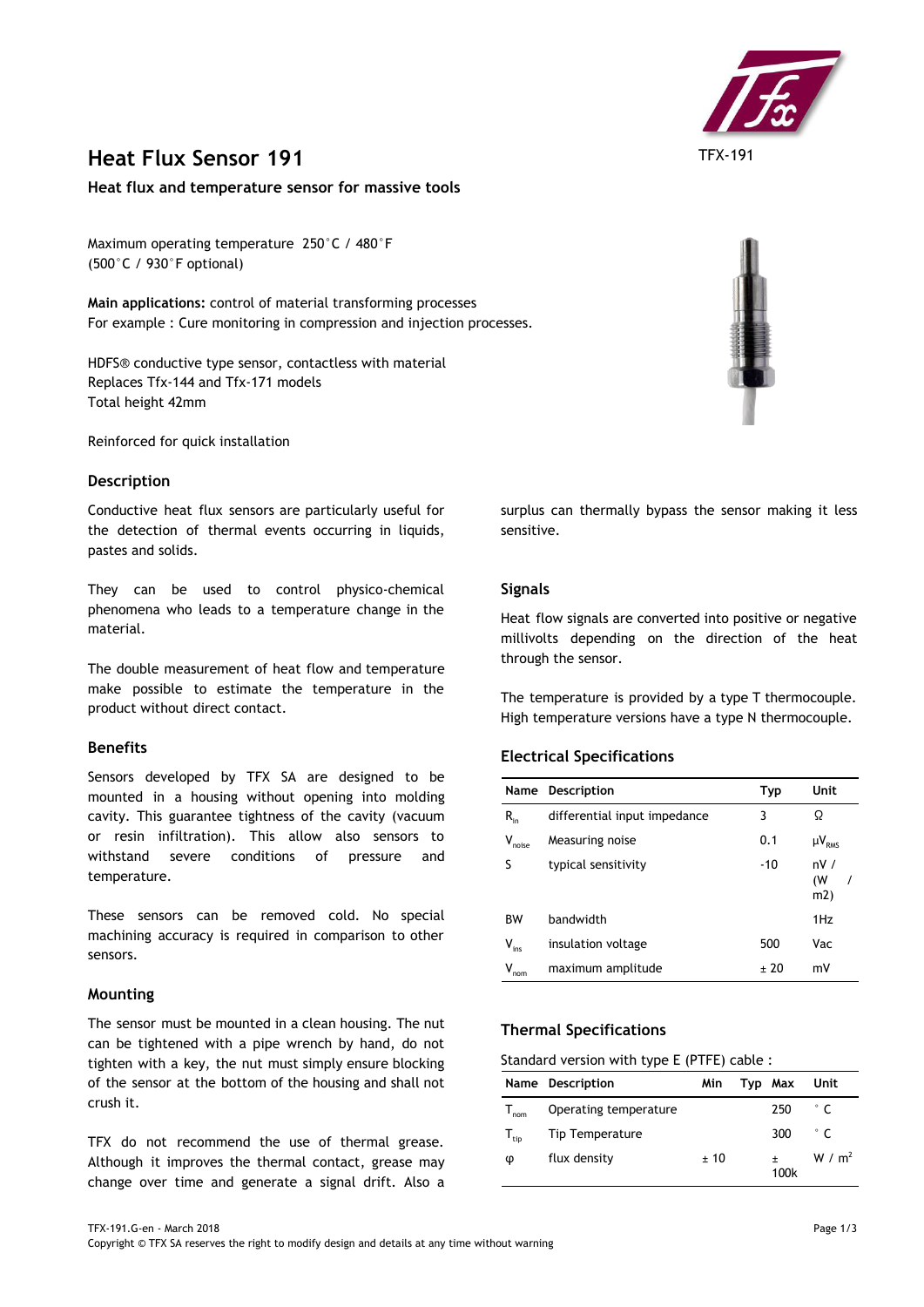

# **Identification label**

| Product                      | front                                         | rear |  |  |
|------------------------------|-----------------------------------------------|------|--|--|
| Sensitivity<br>Model - S / N | $\pm$ xx.x nV/W/m <sup>2</sup><br>191-yyyyyyy | Н    |  |  |

# **Dimensions**

# **Short nut**



## **Long nut**







Machining tolerances: unnecessary Mounting with a 10mm pipe wrench.

The drilling axis can make an angle up to 30° relative to the normal of surface.